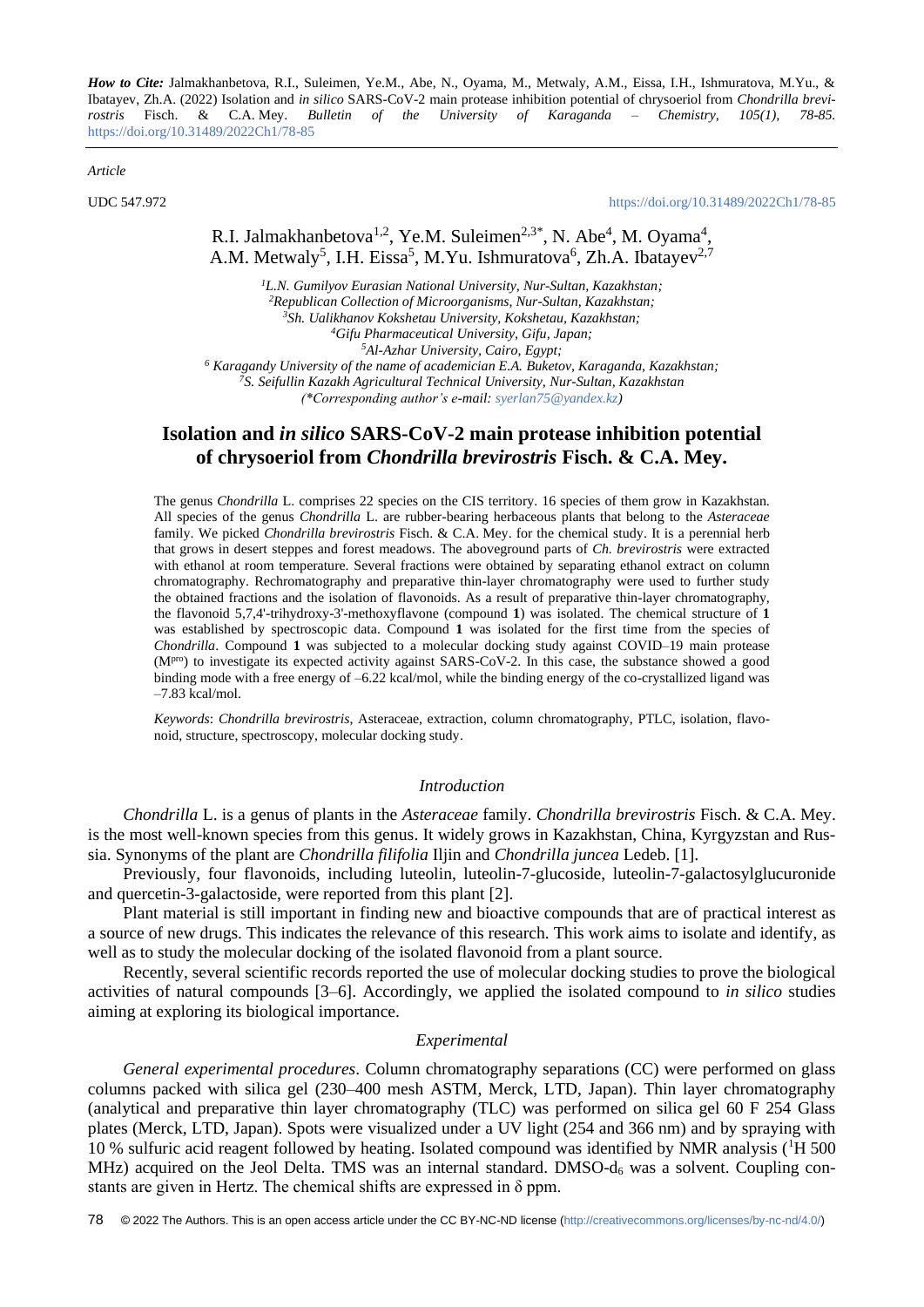*Plant Material*. The aerial parts of *Ch. brevirostris* were collected in the steppe, 200 km from Zhezkazgan city, Kazakhstan, in August 2019, stage flowering — fruiting. The plant material was examined by Professor M. Ishmuratova, Department of Botany, Karagandy University of the name of academician E.A. Buketov (Republic of Kazakhstan), and classified as belonging to the *Ch. brevirostris* group and deposited in the herbarium of the faculty of biology and geography.

*Extraction and Isolation*. Dry finely ground raw materials (aboveground part) of *Ch. brevirostris*   $(1.0 \text{ kg})$  were extracted three times with ethanol by standing for 1 day at room temperature. The ethanol extracts were combined and evaporated under reduced pressure to yield a crude extract of 68 g. Chromatographic separation of the crude extract was carried out on a silica gel column using the system hexane acetone with a gradient increase of the latter and then with methanol. The fractions were studied on TLC, and similar fractions were combined. Compound (**1**) (4 mg) was separated by using PTLC in the system of chloroform-methanol (200+10 mL).

*Compound identification*. *5,7,4'-Trihydroxy-3'-methoxyflavone (chrysoeriol)* (**1**) [7]: Pale yellow powder, C<sub>16</sub>H<sub>12</sub>O<sub>6</sub>, Yield is 4 mg. <sup>1</sup>H NMR (DMSO-d<sub>6</sub>, 500 MHz) δ (ppm): 12.97 (s, 5-OH), 6.87 (s, H-3), 6.15 (d, *J* =2.0 Hz, H-6), 6.46 (d, *J* =2.0 Hz, H-8), 7.55 (d, *J* =2.0 Hz, H-2'), 6.92 (d, *J* =9.0 Hz, H-5'), 7.55 (dd,  $J = 2.0, 9.0$  Hz, H-6'), 3.89 (s, 3'-OCH<sub>3</sub>).

*Molecular docking study*. The crystal structures of the target enzymes COVID–19 main protease (M<sup>pro</sup>) (PDB ID: 6lu7, resolution: 2.16 Å) were downloaded from Protein Data Bank (http://www.pdb.org). Molecular Operating Environment (MOE) was used for the docking analysis [8, 9]. The free energies and binding modes of the examined molecules against M<sup>pro</sup> were determined. At first, water molecules were removed from the crystal structure of M<sup>pro</sup>, retaining only one chain, which was essential for binding. The Cocrystallized ligand (PRD-002214) was used as a reference ligand. Then, the protein structure was protonated and the hydrogen atoms were hidden. Next, the energy was minimized and the binding pocket of the protein was determined [10, 11].

The structure of the examined compound and the co-crystallized ligand were drawn using Chem Bio Draw Ultra 14.0 and saved as SDF format. Then, the saved file was opened using MOE software and 3D structures were protonated. Next, the energy of the molecules was minimized. A validation process was performed for the target receptor by running the docking process for only the co-crystallized ligand. Low RMSD values between docked and crystal conformations indicated valid performance. The docking procedures were carried out utilizing a default protocol. In each case, 30 docked structures were generated using genetic algorithm searches. The output from MOE software was analyzed further and visualized using Discovery Studio 4.0 software [12, 13].

## *Results and Discussion*

The aerial parts of *Ch. brevirostris* were extracted with ethanol. The EtOH solutions were combined and evaporated under reduced pressure. As a result of chromatography (rechromatography, PTLC), a pale yellow powder (1) was obtained. The yield was 4 mg. Analysis of spectral (<sup>1</sup>H NMR) characteristics suggested that the isolated substance (**1**) was flavonoid chrysoeriol (5,7,4'-Trihydroxy-3'-methoxyflavone).



The compound  $(1)$  structure was established based on  $H$  NMR spectrum data. Characteristic proton signal at C-3 was detected in the form of a singlet at 6.87 ppm. Proton signals at C-6 and C-8 resonate as doublets at 6.15 and 6.46 ppm, respectively, with J=2 Hz. Proton signals at C-2' and C-5' appear in the form of doublets in the area of 7.55 and 6.92 ppm with J=2 and J=9 Hz, respectively. A proton signal appears in the form of a doublet-doublets at 7.55 ppm with the J=9 Hz. The signal of protons of the methoxy group appears in the spectrum at 3.89 ppm in the form of a singlet. The presence of a hydroxyl group at C-5 is confirmed by the presence of a single-proton singlet signal in the <sup>1</sup>H NMR spectra spectrum at 12.97 ppm.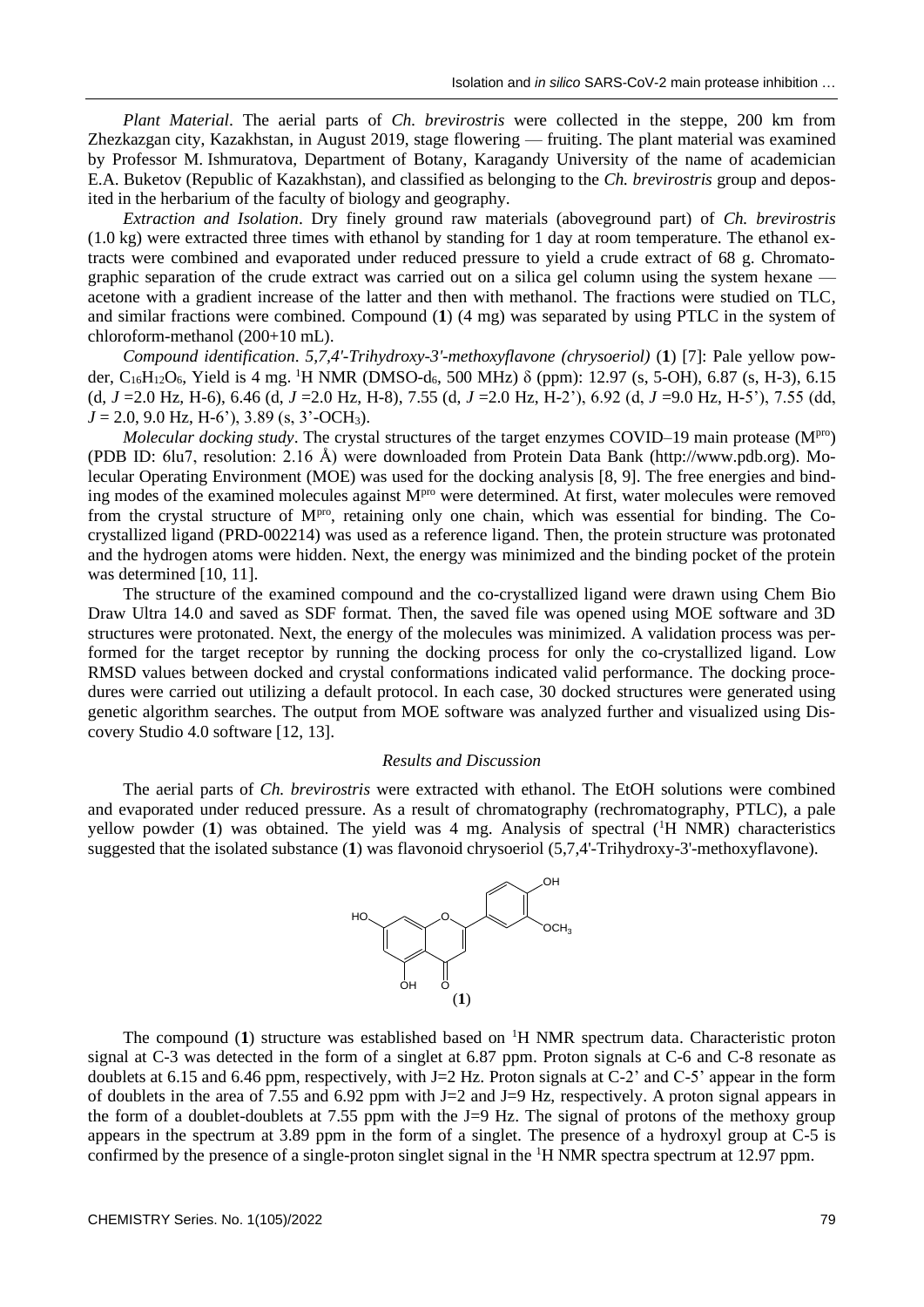A docking study was carried out for compound (**1**) against the COVID–19 main protease (Mpro) (PDB ID: 6lu7, resolution: 2.16 Å) to examine the mode of binding with the proposed target. The co-crystallized ligand (PRD-002214) was used as a reference molecule. The docking studies revealed that the docked compound had good binding affinities against COVID–19 main protease with binding free energies.

The crystallized ligand (PRD-002214) showed binding energy of -7.83 kcal/mol. The detailed binding mode of the crystallized ligand was as follows: The 2-oxopyrrolidin-3-yl moiety occupied the first pocket of Mpro , forming three hydrogen bonds with Phe140, His163, and Glu166. Additionally, *tert-*butyl carbamate moiety occupied the second pocket of  $M<sup>pro</sup>$ . Furthermore, the phenyl ring of phenylalanine moiety occupied the third pocket of the receptor forming hydrophobic interaction with His41. Moreover, ethyl propionate moiety was incorporated in the fourth pocket (Figures 1–3).



Figure 1. Co-crystallized ligand (*[PRD-002214](https://www.rcsb.org/ligand/PRD_002214)*) docked into the active site of the COVID–19 main protease, the hydrogen bonds are represented in green dashed lines and the hydrophobic interactions are represented in orange dashed lines



Figure 2. Mapping surface showing the co-crystallized ligand (PRD-002214) occupying the active pocket of the COVID–19 main protease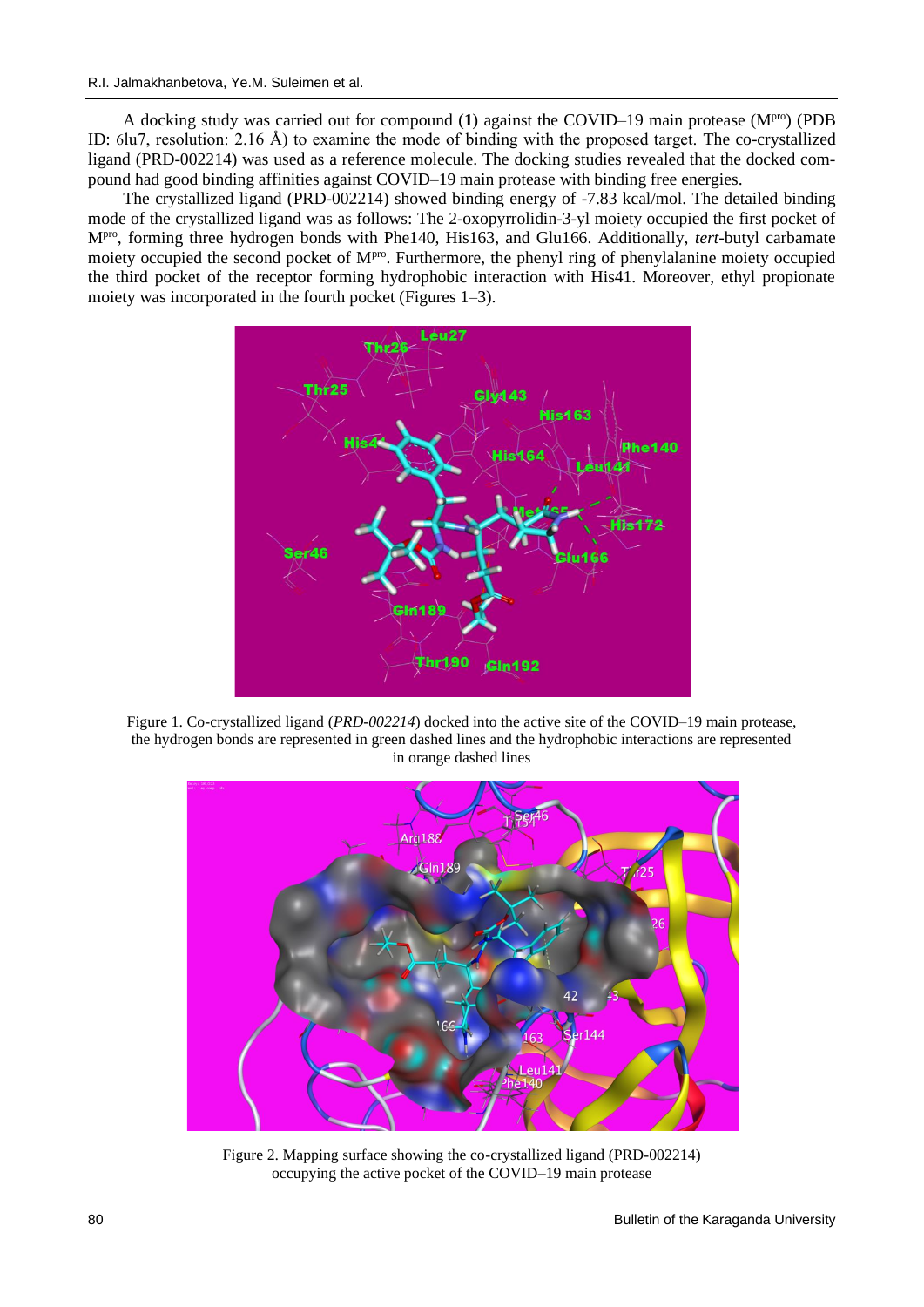

Figure 3. 2D interaction of the co-crystallized ligand (PRD-002214) in the active site of the COVID–19 main protease

Compound (**1**) showed good binding mode with energy of –6.22 kcal/mol (Tab. 1) occupying three pockets of M<sup>pro</sup>. The detailed binding mode was as follows: The 2-methoxyphenol moiety occupied the first pocket of M<sup>pro</sup> forming two hydrogen bonds with Gly143 and Leu141. Additionally, it showed one electrostatic attraction with Cys145. The 4H-pyran-4-one moiety occupied the second pocket of M<sup>pro</sup> forming one hydrophobic interaction with Met165. Furthermore, the 1,3-dihydroxybenzen moiety occupied the third pocket of the receptor forming one hydrogen bond with Gln192 (Figures 4–6).

Table 1

# **The docking binding free energies of compounds, simeprevir and the co-crystallized ligand [\(PRD-002214\)](https://www.rcsb.org/ligand/PRD_002214) against COVID–19 main protease**

| Compounds                           | Binding free energy (kcal/mol) |
|-------------------------------------|--------------------------------|
|                                     | $-619$                         |
| Co-crystallized ligand (PRD-002214) | $-7.83$                        |



Figure 4. Compound **1** docked into the active site of the COVID-19 main protease, the hydrogen bonds are represented in green dashed lines and the hydrophobic interactions are represented in orange dashed lines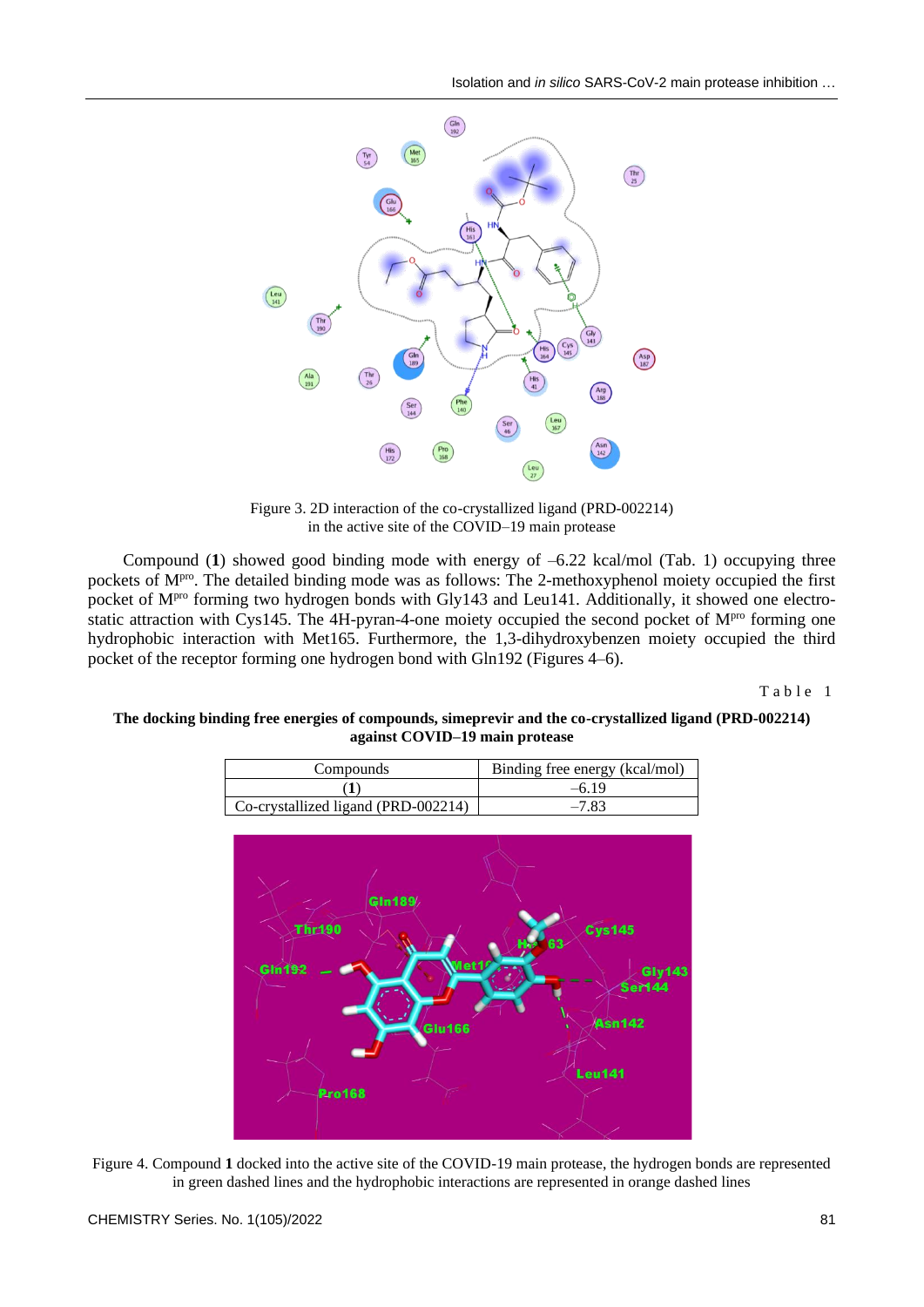

Figure 5. Mapping surface showing compound **1** occupying the active pocket of the COVID-19 main protease



Figure 6. 2D interaction of compound **1** in the active site of the COVID–19 main protease

## *Conclusions*

By virtue of the column chromatography, then by preparative thin-layer chromatography of the extract obtained from ethanol extraction of the aboveground parts of *Chondrilla brevirostris* Fisch. & C.A. Mey., the flavonoid 5,7,4'-trihydroxy-3'-methoxyflavone was isolated. This compound from *Ch. brevirostris* was isolated for the first time. *In silico,* molecular docking study was carried out for the isolated compound against the COVID–19 main protease. As a result, the compound showed good binding energy.

## *Acknowledgments*

This research is funded by the Science Committee of the Ministry of Education and Science of the Republic of Kazakhstan OR11465530 "Creation and replenishment of the collection of industrially valuable microorganisms, study and preservation of their biological diversity for the needs of biotechnology, medicine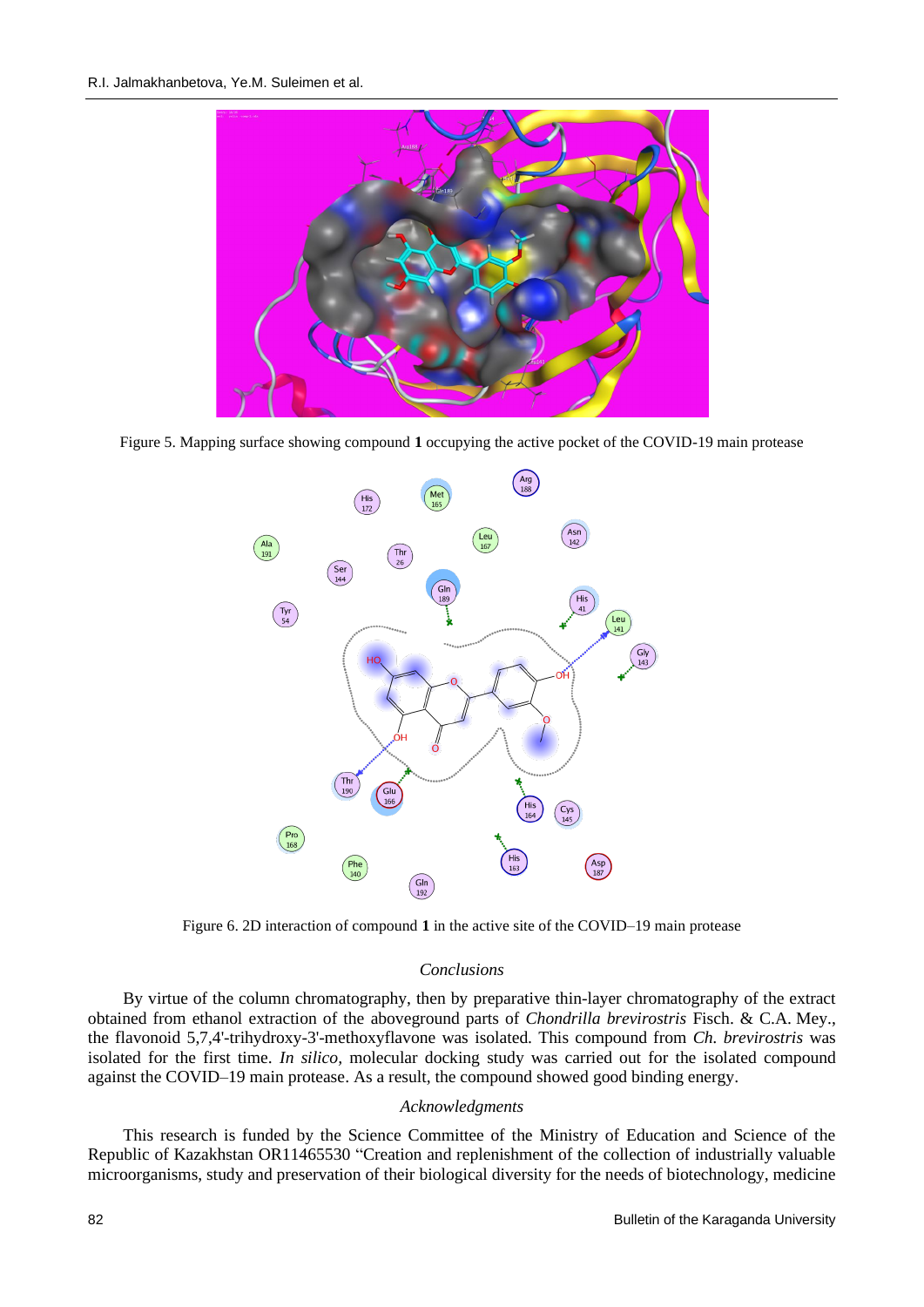and agriculture", Grant AP08051842 "Study of the composition and biological activity of the essential oils of plants of Central and Southeast Asia" and Matsumae International Foundation (Japan).

#### References

1 [Электронный ресурс]. Режим доступа: [http://www.theplantlist.org](http://www.theplantlist.org/) (дата обращения: 20 марта, 2021).

2 Terencio M. On the occurrence of caffe oyltartronic acid and other phenolics in *Chondrilla juncea* / M. Terencio, R. Giner, M. Sanz, S. Manez, J. Rios // Zeitschrift für Naturforschung, 1993. — Vol. 48. — P. 417–419.

3 Suleimen Y.M. Isolation, Crystal Structure, and In Silico Aromatase Inhibition Activity of Ergosta-5, 22-dien-3β-ol from the Fungus *Gyromitra esculenta* / Y.M. Suleimen, A.M. Metwaly, A.E. Mostafa, E.B. Elkaeed, H. -W. Liu, B.B. Basnet, R.N. Suleimen, M.Y. Ishmuratova, K.M. Turdybekov, K. Van Heсke // Journal of Chemistry, 2021. — Article ID 5529786. <https://doi.org/10.1155/2021/5529786>

4 Jalmakhanbetova R.I. Isolation and In Silico Anti-COVID-19 Main Protease (Mpro) Activities of Flavonoids and a Sesquiterpene Lactone from *Artemisia sublessingiana* / R.I. Jalmakhanbetova, Y.M. Suleimen, M. Oyama, E.B. Elkaeed, I. Eissa, R.N. Suleimen, A.M. Metwaly, M.Y. Ishmuratova // Journal of Chemistry, 2021. — Article ID 5547013. [https://doi.org/10.1155/2021/554](https://doi.org/10.1155/2021/55)7013

5 Jalmakhanbetova R. Synthesis and Molecular Docking of Some Grossgemin Amino Derivatives as Tubulin Inhibitors Targeting Colchicine Binding Site / R. Jalmakhanbetova, E.B. Elkaeed, I.H. Eissa, A.M. Metwaly, Y.M. Suleimen // Journal of Chemistry, 2021. — Article ID 5586515[. https://doi.org/10.1155/2021/558](https://doi.org/10.1155/2021/55)6515

6 Zhanzhaxina A. In vitro and in silico cytotoxic and antibacterial activities of a diterpene from *Cousinia alata* Schrenk / A. Zhanzhaxina, Y. Suleimen, A.M. Metwaly, I.H. Eissa, E.B. Elkaeed, R. Suleimen, M. Ishmuratova, K. Akatan, W. Luyten // Journal of Chemistry, 2021. — Article ID 5542455. [https://doi.org/10.1155/2021/554](https://doi.org/10.1155/2021/55)2455

7 Ninomiya M. Structure–activity relationship studies of 5, 7-dihydroxyflavones as naturally occurring inhibitors of cell proliferation in human leukemia HL-60 cells / M. Ninomiya, K. Nishida, K. Tanaka, K. Watanabe, M. Koketsu // Journal of Natural Medicines, 2013. — Vol. 67, Issue 3. — P. 460–467[. https://doi.org/10.1007/s](https://doi.org/10.1007/)11418-012-0697-0

8 Chemical Computing Group, Molecular Operating Environment (MOE). [Электронный ресурс]. Режим доступа: [http://www.chemcomp.com](http://www.chemcomp.com/) (дата обращения: 23 мая 2021).

9 El-Demerdash A. Comprehensive virtual screening of the antiviral potentialities of marine polycyclic guanidine alkaloids against SARS-CoV-2 (COVID-19) / A. El-Demerdash, A.M. Metwaly, A. Hassan, A. El-Aziz, T. Mohamed, E.B. Elkaeed, I.H. Eissa, R.K. Arafa, J.D. Stockand // Biomolecules, 2021. — Vol. 11, Iss. 4. — P. 460. [https://doi.org/10.3390/b](https://doi.org/10.3390/)iom11030460

10 Imieje V.O. Comprehensive In Silico Screening of the Antiviral Potentialities of a New Humulene Glucoside from *Asteriscus hierochunticus* against SARS-CoV-2 / V.O. Imieje, A.A. Zaki, A.M. Metwaly, A.E. Mostafa, E.B. Elkaeed, A. Falodun // Journal of Chemistry, 2021. — Article ID 5541876[. https://doi.org/10.1155/2021/554](https://doi.org/10.1155/2021/55)1876

11 Alesawy M.S. In Silico Studies of Some Isoflavonoids as Potential Candidates against COVID-19 Targeting Human ACE2 (hACE2) and Viral Main Protease (Mpro) / M.S. Alesawy, A.E. Abdallah, M.S. Taghour, E.B. Elkaeed, I.H. Eissa, A.M. Metwaly // Molecules, 2021. — Vol. 26, Issue 9. — P. 2806.<https://doi.org/10.3390/molecules26092806>

12 Eissa I. Molecular docking and dynamics simulation revealed the potential inhibitory activity of ACEIs against SARS-CoV-2 targeting hACE2 receptor / I. Eissa, A. Al-Karmalawy, M.A. Dahab, A.M. Metwaly, S.S. Elhady, E.B. Elkaeed, K.M. Darwish // Frontiers in Chemistry, 2021. — Vol. 9. — P. 227.<https://doi.org/10.3389/fchem.2021.661230>

13 Imieje V.O. Antileishmanial Derivatives of Humulene from *Asteriscus hierochunticus* with in silico Tubulin Inhibition Potential / V.O. Imieje, A.A. Zaki, A.M. Metwaly, I.H. Eissa, E.B. Elkaeed, Z. Ali, I.A. Khan, A. Falodun // Rec. Nat. Prod., 2022. — Vol. 16, Issue 2. — P. 150–171.<http://doi.org/10.25135/rnp.253.21.01.1945>

# Р.И. Жалмаханбетова, Е.М. Сүлеймен, Н. Абе, М. Ояма, A.M. Meтуали, И.Х. Эйса, M.Ю. Ишмуратова, Ж.A. Ибатаев

# *Chondrilla brevir***os***tris* **Fisch & C.A. Mey-ден хризоэриолдың бөліп алынуы және** *in silico* **SARS-CoV-2 негізгі протеазаны ингибирлеу потенциалы**

*Chondrilla* L. туысының ТМД аумағында 22 түрі бар, олардың 16–сы Қазақстанда. *Chondrilla* L. туысының барлық түрлері — сағызды өсімдік, күрделі гүлділер (*Asteraceae*) тұқымдасына жататын шөптесін өсімдіктер. Химиялық зерттеу үшін *Chondrilla brevirostris* Fisch & С.А. Меу. алынды. Бұл шөлді дала мен орман шалғындарында өсетін көпжылдық шөпті өсімдік. *Ch. brevirostris-*тің өсімдік шикізатын зерттеу үшін 2019 жылдың тамыз айында Қарағанды облысының Жезқазған қаласынан 200 шақырым жерде гүлдену мен жеміс беру кезеңінде жиналды. *Ch. Brevirostris* жер үсті бөлігі бөлме температурасында этанолмен экстракцияланды. Этанол сығындысын колонкалық хроматография арқылы бөлу нәтижесінде бірнеше фракциялар алынды. Алынған фракцияларды әрі қарай зерттеу және флавоноидтарды бөліп алу үшін рехроматография және препаративті жұқа қабатты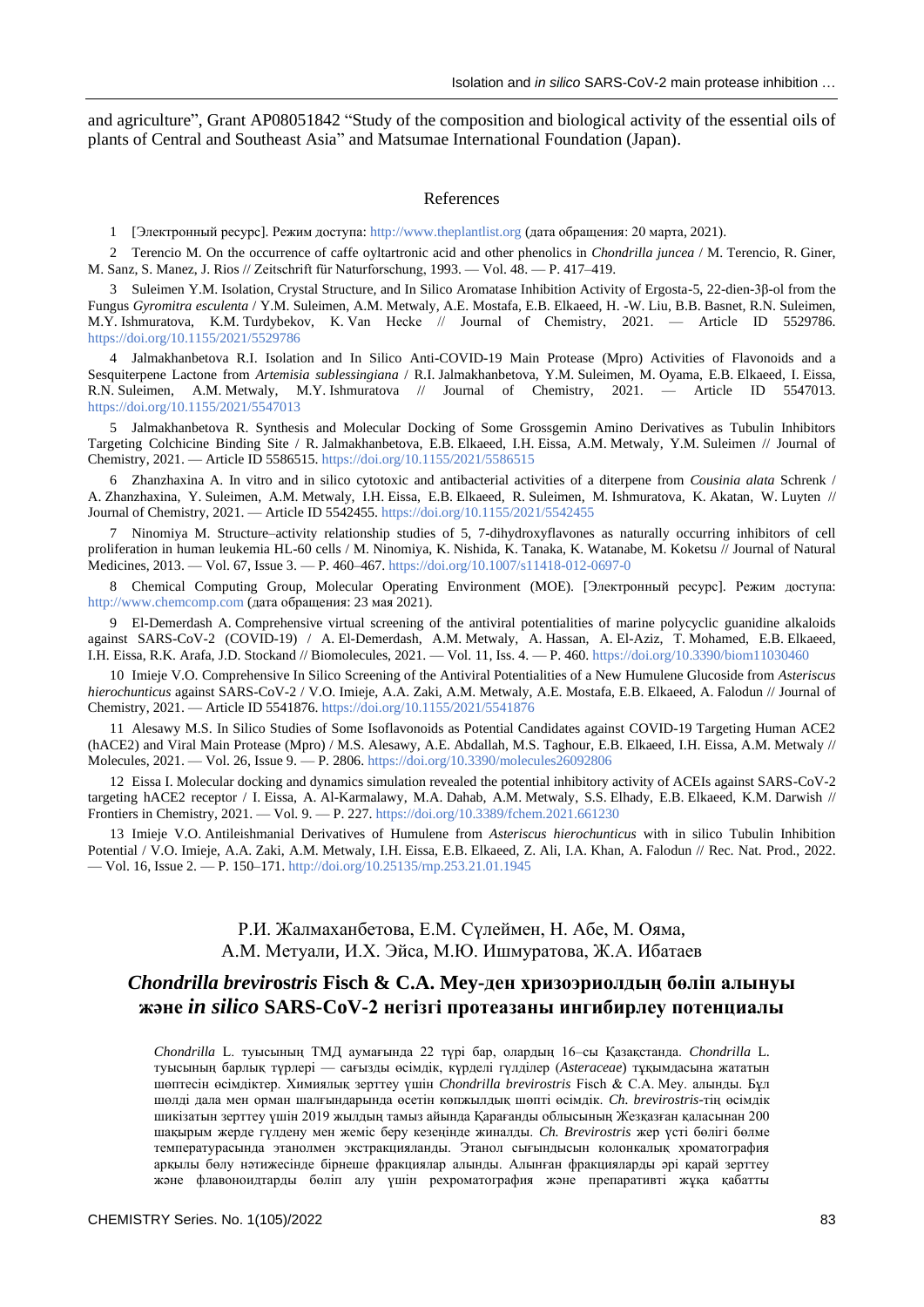хроматография қолданылды. Препаративті жұқа қабатты хроматографиялау нәтижесінде флавоноид 5,7,4'-тригидрокси-3'-метоксифлавон (қосылыс 1) бөлінді. Қосылыстың 1 химиялық құрылымы спектроскопиялық мәліметтер бойынша дәлелденді. Бұл қосылыс *Chondrilla*-ның осы түрінен алғаш рет бөлініп алынды. Бөлініп алынған қосылысқа докинг зерттеулері жүргізілді. Бұл жағдайда қосылыс жақсы байланыс энергиясын –6,22 ккал/моль көрсетті, ал эталондық молекуланың байланыс энергиясы –7,83 ккал / мольді құрады.

*Кілт сөздер: Chondrilla brevirostris*, *Asteraceae*, экстракция, колонкалық хроматография, ПЖҚХ, оқшаулау, флавоноид, құрылым, спектроскопия, докинг зерттеуі.

> Р.И. Джалмаханбетова, Е.М. Сүлеймен, Н. Абе, М. Ояма, A.M. Meтуали, И.Х. Эйса, M.Ю. Ишмуратова, Ж.A. Ибатаев

# **Выделение и** *in silico* **основной потенциал ингибирования протеазы SARS-CoV-2 хризоэриола из** *Chondrilla brevirostris* **Fisch. & C.A. Mey**

Род *Chondrilla* L. на территории СНГ насчитывается 22 вида, из них 16 — в Казахстане. Все виды рода *Chondrilla* L. являются каучуконосными растениями, родом травянистых растений семейства сложноцветных (*Asteraceae*). Для химического исследования использовано *Chondrilla brevirostris* Fisch. & С.А. Меу., представляющее многолетнее травянистое растение, произрастающее в пустынных степях и на лесных лугах. Растительное сырье *Ch. Brevirostris* для исследований было собрано в августе 2019 года в 200 км от г. Жезказгана Карагандинской области в фазе цветения– плодоношения. Надземную часть *Ch. brevirostris* экстрагировали этанолом при комнатной температуре. В результате разделения этанольного экстракта на колоночной хроматографии было получено несколько фракций. Для дальнейшего изучения полученных фракций и выделения флавоноидов применяли рехроматографию и препаративную тонкослойную хроматографию. В результате препаративной тонкослойной хроматографии был выделен флавоноид 5,7,4' тригидрокси-3'-метоксифлавон (соединение 1). Химическая структура 1 была установлена по спектральным данным. Данный флавоноид из этого вида *Chondrilla* был выделен впервые. Оно было подвергнуто докинг исследованию. При этом вещество показало хорошую энергию связи –6,22 ккал/моль, а энергия связи эталонной молекулы составила –7,83 ккал/моль.

*Ключевые слова*: *Chondrilla brevirostris*, *Asteraceae*, экстракция, колоночная хроматография, ПТСХ, выделение, флавоноид, структура, спектроскопия, докинг исследование.

## References

1 Retrieved from[: http://www.theplantlist.org.](http://www.theplantlist.org/)[ in Russian].

2 Terencio, M., Giner, R., Sanz, M., Manez, S., & Rios, J. (1993). On the occurrence of caffeoyltartronic acid and other phenolics in *Chondrilla juncea*. *Zeitschrift für Naturforschung, 48*, 417–419.

3 Suleimen, Y.M., Metwaly, A.M., Mostafa, A.E., Elkaeed, E.B., Liu, H.-W., & Basnet, B.B., et al. (2021). Isolation, Crystal Structure, and In Silico Aromatase Inhibition Activity of Ergosta-5, 22-dien-3β-ol from the Fungus *Gyromitra esculenta*. *Journal of Chemistry, 5529786*.<https://doi.org/10.1155/2021/5529786>

4 Jalmakhanbetova, R.I., Suleimen, Y.M., Oyama, M., Elkaeed, E.B., Eissa, I., Suleimen, R.N., Metwaly, A.M., & Ishmuratova, M.Y. (2021). Isolation and In Silico Anti-COVID-19 Main Protease (Mpro) Activities of Flavonoids and a Sesquiterpene Lactone from *Artemisia sublessingiana*. *Journal of Chemistry, 5547013*[. https://doi.org/10.1155/2021/554](https://doi.org/10.1155/2021/55)7013

5 Jalmakhanbetova, R., Elkaeed, E.B., Eissa, I.H., Metwaly, A.M., & Suleimen, Y.M. (2021). Synthesis and Molecular Docking of Some Grossgemin Amino Derivatives as Tubulin Inhibitors Targeting Colchicine Binding Site. *Journal of Chemistry, 5586515*[. https://doi.org/10.1155/2021/558](https://doi.org/10.1155/2021/55)6515.

6 Zhanzhaxina, A., Suleimen, Y., Metwaly, A.M., Eissa, I.H., Elkaeed, E.B., & Suleimen, R., et al. (2021). In vitro and in silico cytotoxic and antibacterial activities of a diterpene from *Cousinia alata* Schrenk. *Journal of Chemistry, 5542455*. [https://doi.org/10.1155/2021/554](https://doi.org/10.1155/2021/55)2455

7 Ninomiya, M., Nishida, K., Tanaka, K., Watanabe, K., & Koketsu, M. (2013). Structure–activity relationship studies of 5,7 dihydroxyflavones as naturally occurring inhibitors of cell proliferation in human leukemia HL-60 cells. *Journal of Natural Medicines, 67, 3*; 460–467. [https://doi.org/10.1007/s](https://doi.org/10.1007/)11418-012-0697-0

8 Chemical Computing Group, Molecular Operating Environment (MOE). (2021). Retrieved from: [http://www.chemcomp.com.](http://www.chemcomp.com/)

9 El-Demerdash, A., Metwaly, A.M., Hassan, A., El-Aziz, A., Mohamed, T., Elkaeed, E.B., Eissa, I.H., Arafa, R.K., & Stockand, J.D. (2021). Comprehensive virtual screening of the antiviral potentialities of marine polycyclic guanidine alkaloids against SARS-CoV-2 (COVID-19). *Biomolecules, 11, 4;* 460. [https://doi.org/10.3390/b](https://doi.org/10.3390/)iom11030460